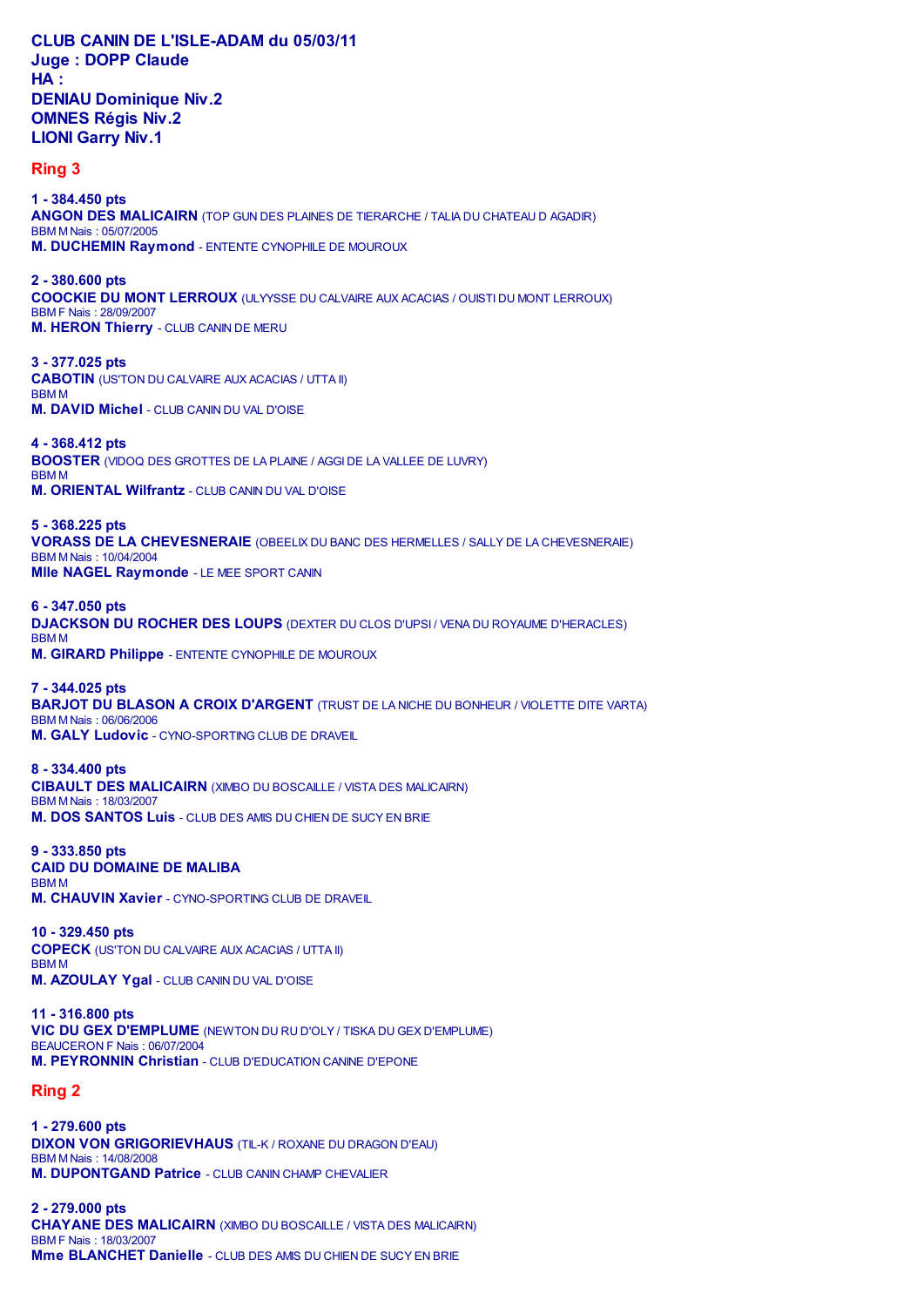**3 - 274.800 pts ELVIS DU CAMI DE CATHERIC** BBM M **M. ROELS Luc** - CLUB D'EDUCATION CANINE D'EPONE

**4 - 262.800 pts UPPERCUT DU BLASON A CROIX D'ARGENT** BBM M **Mme CHARPAGNE Marie-Pierre** - CLUB D'UTILISATION ET D'EDUCATION CANINE DE VAUHALLAN

**5 - 259.200 pts VANILLE DE LA LANDE DES GAULES** (OTTO DE NELLY DES BEAUX PEUPLIERS / SIGGI DU VAL DES HURLES VENT) BA F Nais : 22/07/2004 **Mme DUHEC-VITTET Michèle** - ENTENTE CYNOPHILE DE MOUROUX

**6 - 235.800 pts BOEING DES FLEURS DE CANNES** BBM M **M. DUPONTGAND Patrice** - CLUB CANIN CHAMP CHEVALIER

## **Ring 1**

**1 - 194.500 pts CHOUBAKA DE WILLCIE** (ULTRA DU NORMONT / VOLCANE DU NORMONT) BA M **M. MAZZALI Christian** - CLUB CANIN DE L'ISLE-ADAM

**2 - 193.400 pts EXON DU JARDIN DE BALATA** BBM M **M. DEVILLE Jean-Christophe** - CYNO-SPORTING CLUB DE DRAVEIL

**3 - 190.100 pts DEE JAY DE LA LANDE DES GAULES** (TINO DU VIERZONNAIS / VANILLE DE LA LANDE DES GAULES) BA F Nais : 18/06/2008 **Mme DUHEC-VITTET Michèle** - ENTENTE CYNOPHILE DE MOUROUX

**4 - 187.900 pts E-T DES DEUX SABRES** BBM M **M. MAGDELONNETTE Eugène** - CLUB DES AMIS DU CHIEN DE SUCY EN BRIE

**4 - 187.900 pts VAGGA DE LA LANDE DES GAULES** (OTTO DE NELLY DES BEAUX PEUPLIERS / SIGGI DU VAL DES HURLES VENT) BA F **M. VITTET Patrick** - COULOMMIERS SPORT CANIN

**6 - 175.800 pts DEMSEY AU PARADIS D'ORSY** BBM M **M. CHAHED Chokri** - CLUB CANIN DE L'ISLE-ADAM

**7 - 170.300 pts COP** BA M **M. LEMAIRE Pierre-Alain** - CLUB D'UTILISATION ET D'EDUCATION CANINE DE VAUHALLAN

**8 - 164.250 pts D'SPIKE DU VAL DES HURLES VENT** BA M **M. SAINTEMARIE Romain** - CLUB D'UTILISATION ET D'EDUCATION CANINE DE VAUHALLAN

**9 - 147.200 pts DAN VON GRIGORIEVHAUS** BBM M **M. ROSE Anthony** - CLUB CANIN CHAMP CHEVALIER

## **Brevet**

**96.700 pts ESCROT DU CHATEAU D'AGADIR** BBM M **M. FELLOUS Stéphane** - ENTENTE CYNOPHILE DE MOUROUX

**95.050 pts ETAN DU BOIS BLANCVAL**